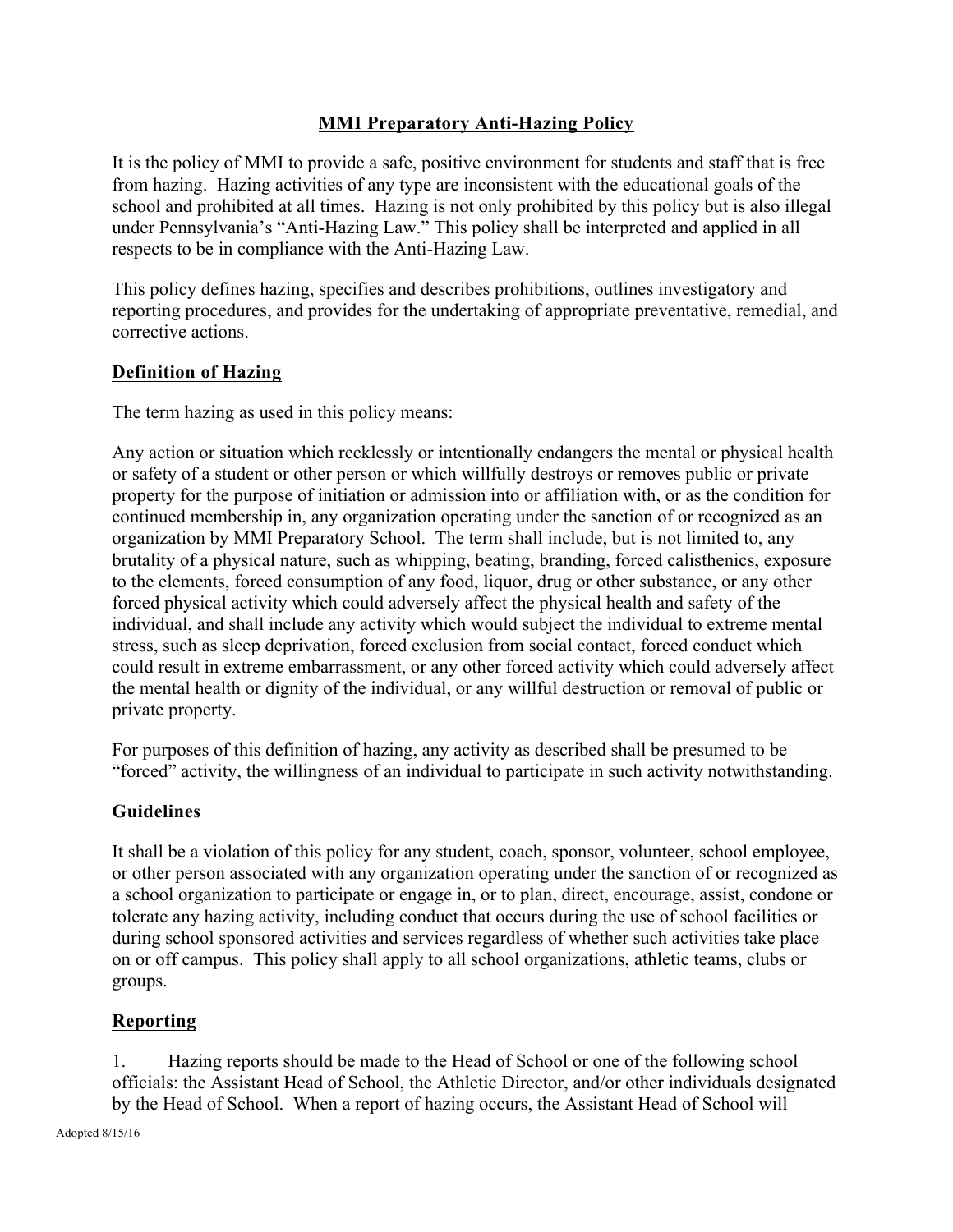investigate the allegations. When the Head of School determines it is appropriate, s/he may appoint other school officials to assist in the investigation of the allegations. Conduct such as beating, whipping, assaults, forced consumption of alcohol or drugs that may lead to criminal charges shall immediately be referred to the police for investigation. MMI shall fully cooperate with any investigation by law enforcement personnel.

2. Any staff member who observes, hears of, or is made aware of activity that could reasonably be deemed hazing must take prompt and appropriate action to stop the hazing from occurring and prevent its recurrence. The incident must be reported immediately to the Head of School or to one of the designated school officials identified in the preceding paragraph.

3. Anyone (student, parent, volunteer, or person associated with the school) who believes, that hazing has occurred shall inform any school faculty/staff member, one of the designated school officials identified in paragraph 1, above, or the Head of School. The complaint may be made orally or in writing. If a report is made to a staff member, he or she shall immediately inform the Head of School or one of the designated school officials identified in paragraph 1, above.

4. Anyone making a complaint in good faith may do so without fear of retaliation or reprisal.

# **Investigation**

1. An investigation shall be completed by the Assistant Head of School and the individuals designated to assist him or her, if any, within ten (10) school days from the date of the report unless the matter has been referred to law enforcement. In the case of a matter referred to law enforcement, MMI investigating officials shall complete an investigation of the matter within ten (10) school days of the date they are informed that all law enforcement proceedings concerning the incident have concluded.

2. The investigation may consist of personal interviews with complaining student(s), the alleged perpetrator(s) and other individuals who have knowledge of the alleged incident(s) or circumstances giving rise to the complaint. Parents of students involved will be informed of the investigation.

3. In determining whether alleged conduct constitutes a violation of this policy, the Assistant Head of School should consider the facts found in the investigation and all surrounding circumstances. If the Assistant Head of School concludes that a violation of this policy has occurred, s/he shall determine the appropriate penalties and corrective action as provided in this policy.

4. In addition, the Assistant Head of School may take immediate steps to protect the target of the hazing and/or any other student (including any individual who is alleged to have engaged in hazing), witnesses, and school employees from reprisal or other injury pending completion of the investigation of alleged hazing. In appropriate circumstances, the Assistant Head of School may make referrals for assistance, including, but not limited to: counseling, rape crisis intervention, or other organizations. Before any referral of a student is made, his or her parent or guardian shall be notified.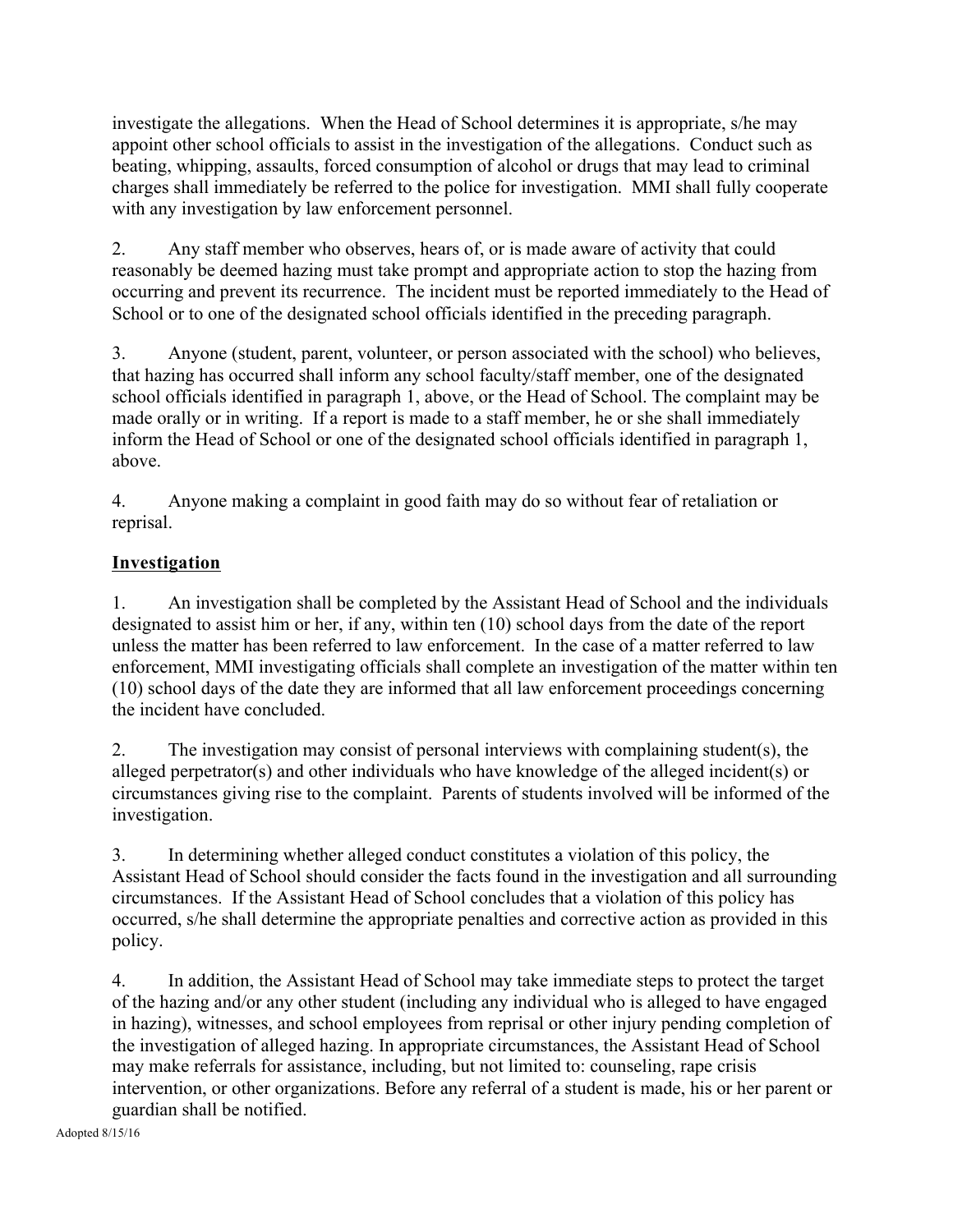5. Upon completion of the investigation, the Assistant Head of School shall complete a written report that shall include a determination as to whether the allegations have been substantiated as factual, whether they constitute a violation of this policy, and, if so, the penalties to be imposed and/or the corrective action the Assistant Head of School intends to take to remediate the situation.

6. The written report shall be submitted to the Head of School as soon as is practicable after the completion of the investigation. The Assistant Head of School shall maintain the written report of the investigation and the results in his/her office including follow-up documentation that the penalties imposed and corrective actions taken were effective to prevent a recurrence of hazing.

7. Any individual who is aggrieved by the Assistant Head of School's determination of the appropriate penalties or corrective actions to be taken may request the Head of School to review the decision.

# **Penalties and Corrective Action**

1. MMI shall take appropriate action in all cases where it has been determined that this policy has been violated.

2. Penalties may include the imposition of fines, the withholding of diplomas or transcripts pending compliance with the rules or pending payment of fines and the imposition of probation, suspension or, dismissal or expulsion.

3. In the case of a school organization which authorizes hazing in blatant disregard of such rules, penalties may also include revocation of permission for that organization to operate on campus or other school property or to otherwise operate under the sanction or recognition of MMI.

4. All penalties imposed based on this policy shall be in addition to any criminal sanctions based on laws of the State of Pennsylvania, or imposed for the violation of any other MMI Preparatory School policy or rule to which the violator may be subject.

5. Remedial action may also include recommendations for amendments, modification, or additions to this policy.

## **Confidentiality**

MMI recognizes that both the reporting student(s) and the alleged hazer have strong interests in maintaining confidentiality of the allegations and related information. The privacy of the reporting student(s), the individual(s) against whom the complaint is made and the witnesses will be respected as much as possible, consistent with legal obligations to investigate, to take appropriate actions, and to comply with legal requirements.